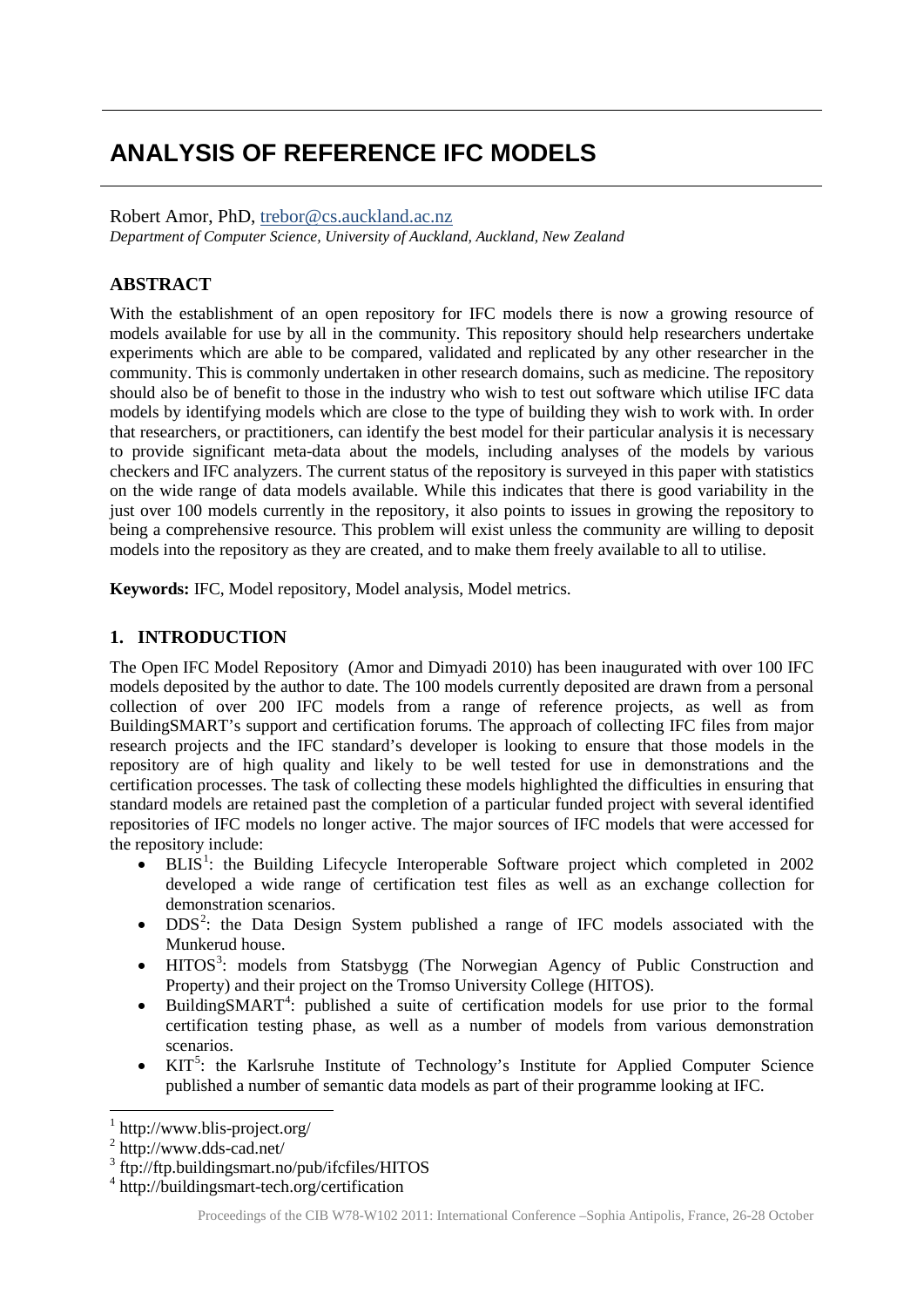- LCie<sup>[6](#page-1-0)</sup>: the 'Life Cycle information exchange' project provided a range of IFC models around a medical clinic example.
- Nemetschek<sup>[7](#page-1-1)</sup>: with their Vectorworks BIM in practice series, publish a number of IFC models within the archive.
- NIST<sup>[8](#page-1-2)</sup>: the National Institute of Standards and Technology's Computer Integrated Building Processes Group has a range of IFC models translated from CIS/2 through their freely available translator.

All IFC models entered into the repository have a range of meta-data describing the parameters of the creation of the model as well as an indicative image of the model (see Figure 1). Each model is also put through the IFC File Analyzer (NIST 2011) and the summary information generated from that software tool is linked to every model.



Figure 1: Images of models in the repository.

The repository functionality is under continued development to take into account use cases of those accessing the system, and to establish a usable and intuitive interface. Of particular import in the continued development is the automated generation of analyses whenever a model is deposited, and calculation of a wide range of metrics for every model. Metrics being encoded into the system include those proposed for IFC data models by Amor et al (2007) (which reflect upon standard metrics for the UML model as summarised by Genero et al (2000)) and metrics from Lee et al (2011) which are inspired by a number of earlier projects (e.g., Gielingh 2008, Jeong et al 2009, Kiviniemi et al 2008, and Pazlar and Turk 2008).

## **2. ANALYSIS OF THE MODEL REPOSITORY**

While the IFC models are collected from major projects and the IFC standard's developer who have a significant interest in ensuring that they have robust and well tested models, the fact that a large number of models are now resident in the repository enables analyses to be run to test this assumption. The collection of models also allows a range of analyses to be run to understand the differences that may exist in models of different forms.

The initial analysis run across the repository looks to identify what types of models have been collected and the reported versions of the standard which are represented. Table 1 provides information about the number of models for each IFC version. As can be seen in this table there are a number of models in IFC 2.0 (drawn from the BLIS project) though only a few from the IFC 2.x and 2.x.2 series of releases. As is expected the majority of models are for IFC 2.x.3, the major version used currently by CAD tools and unlikely to be replaced by a new version for a period of years.

 $5$  http://www.iai.fzk.de/www-extern/index.php?id=1123&L=1

<span id="page-1-0"></span> $6$  http://www.buildingsmartalliance.org/index.php/projects/activeprojects/140

<span id="page-1-1"></span><sup>7</sup> http://www.nemetschek.eu/

<span id="page-1-2"></span><sup>8</sup> http://cic.nist.gov/vrml/cis2.html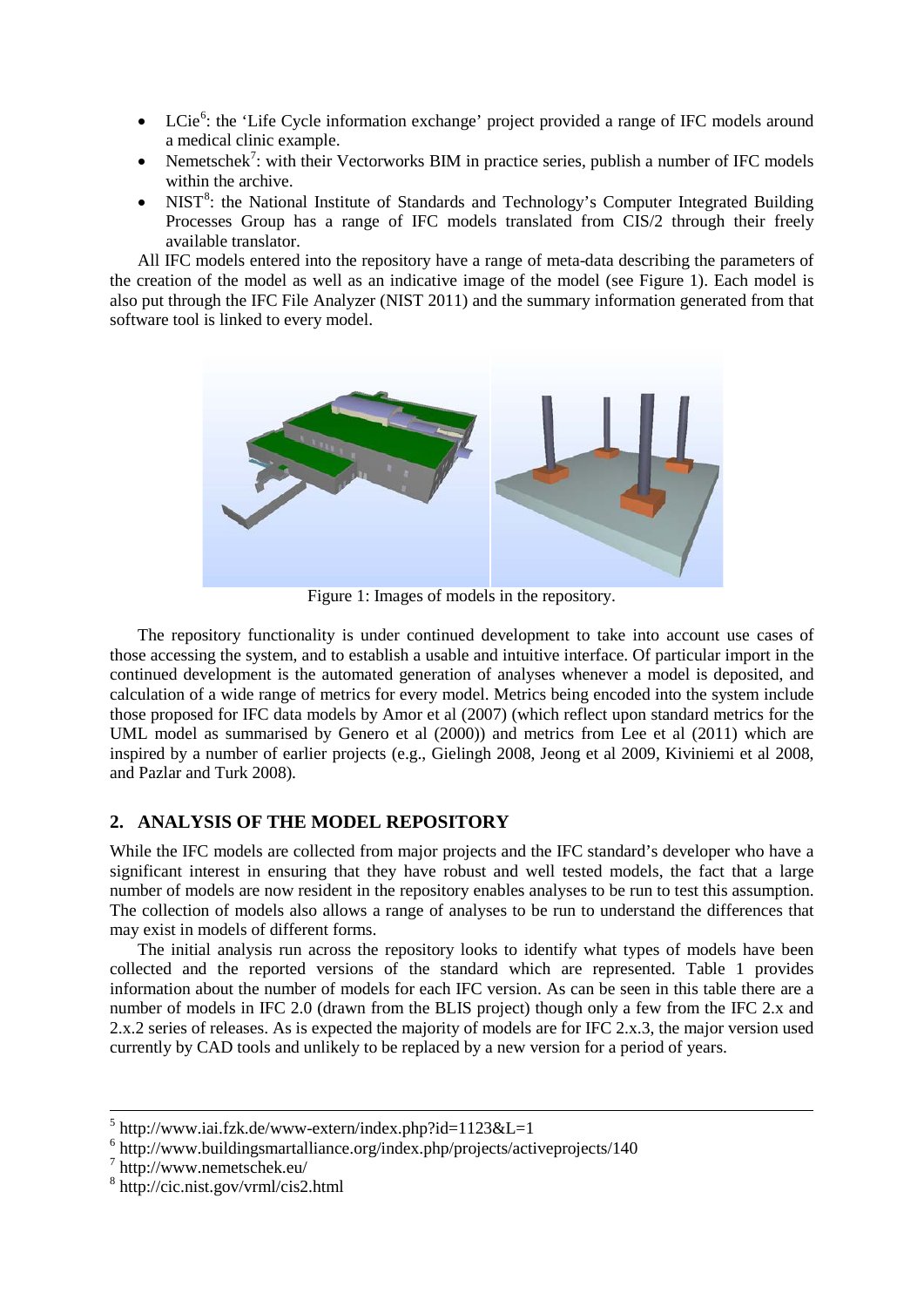| <b>IFC Version</b>    | <b>Models</b> |
|-----------------------|---------------|
| <b>IFC20 LONGFORM</b> | フフ            |
| <b>IFC2X FINAL</b>    |               |
| <b>IFC2X2 FINAL</b>   |               |
| IFC2X3                |               |

Table 1: Number of models by version number.

The models collected reflect the period in which major projects were being run as can be seen in Table 2. The BLIS project produced its models in 2001, many of the 2006 models are the BuildingSMART's published certification files, and the LCie and NIST projects were major contributors to the models which were published in 2010.

| Year | <b>Models</b> |
|------|---------------|
| 2001 | 22            |
| 2002 | 0             |
| 2003 | 0             |
| 2004 | 0             |
| 2005 | 4             |
| 2006 | 37            |
| 2007 | 5             |
| 2008 | 6             |
| 2009 | 0             |
| 2010 |               |

Table 2: Number of models by year of creation.

While the reported software tool does not seem to be an accurate reflection of a real piece of software, Table  $\hat{3}$  shows that a large number of software tools are represented as creators of the models which reside in the repository. Some projects seem to list themselves as the creating tool (e.g., the BLIS project) when it is unlikely that these models were totally hand-crafted by project members.

| <b>Software tool</b>    | <b>Models</b>  |  |  |
|-------------------------|----------------|--|--|
| ADT                     |                |  |  |
| Allplan                 | 8              |  |  |
| <b>ArchiCAD</b>         | 10             |  |  |
| <b>BLIS</b>             | 22             |  |  |
| CADstudio               |                |  |  |
| EliteCAD                |                |  |  |
| <b>ETABS</b>            | 1              |  |  |
| <b>GTSTRUDL</b>         | $\overline{c}$ |  |  |
| <b>IFC</b>              |                |  |  |
| <b>IFC</b> Engine       | 2              |  |  |
| <b>NIST</b>             | 6              |  |  |
| Revit Architecture      | 2              |  |  |
| <b>Revit Building</b>   | 7              |  |  |
| <b>Revit MEP</b>        | 8              |  |  |
| <b>Revit Structure</b>  | 2              |  |  |
| SDS/2                   | 8              |  |  |
| <b>Tekla Structures</b> | 6              |  |  |
| TriForma                | 11             |  |  |
| VDI                     | 3              |  |  |

Table 3: Number of models by creating software tool.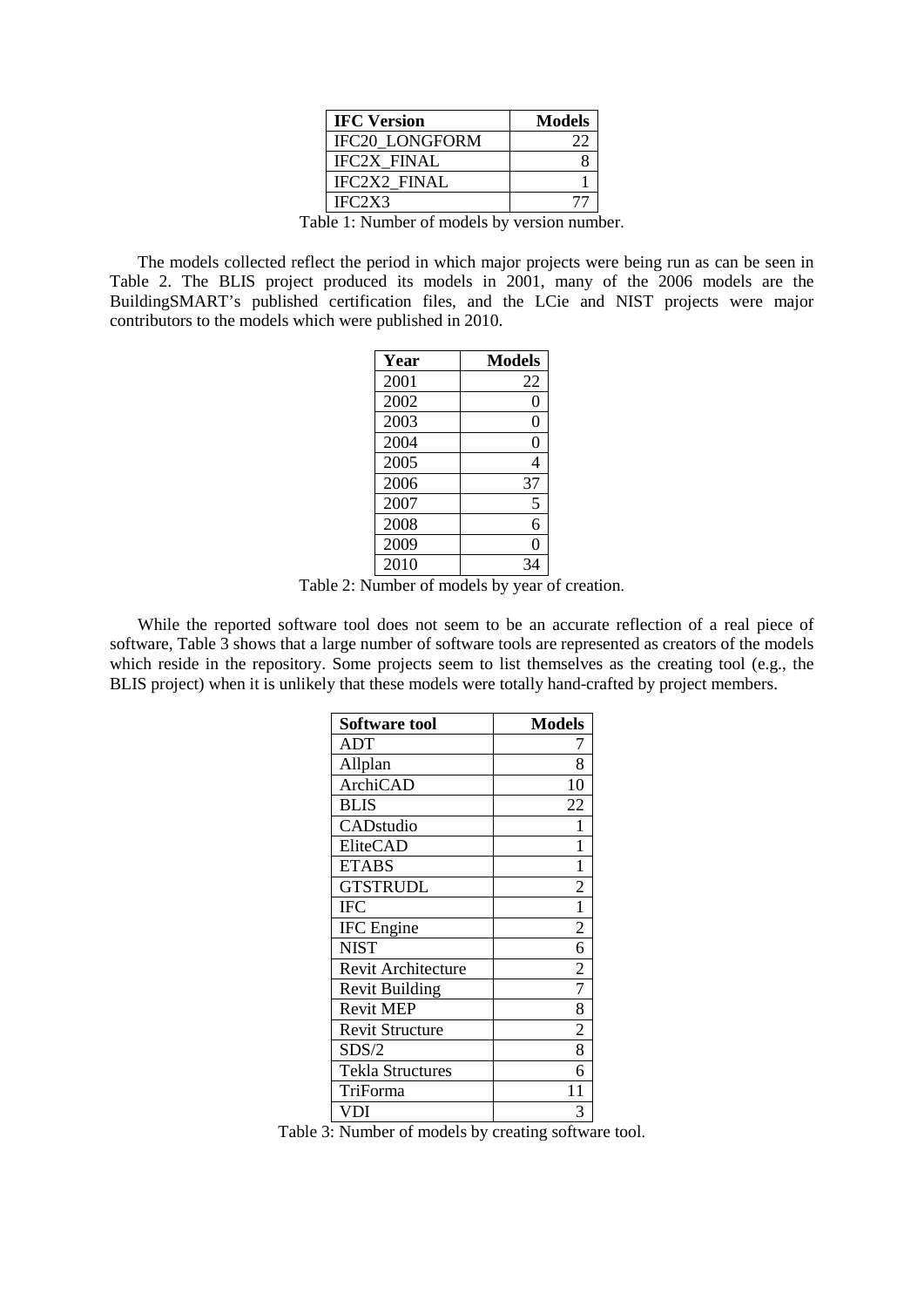One of the aims of the repository is to collect a wide variety, and representative sample, of models for use by researchers and practitioners. An analysis of models in the repository indicates that this is being met at least in terms of the sizes of models collated (see Table 4). From a model with only 54 entities through to a model with close to two million entities there is significant variation in models that can be accessed. The same is true for the size of the files, from 4kb through to over 100Mb.

|                | <b>Entities</b> | File size (kb) | <b>Entities/kb</b> |
|----------------|-----------------|----------------|--------------------|
| <b>Minimum</b> | 54              |                | $13^{\circ}$       |
| <b>Maximum</b> | 1,904,600       | 109,996        | 22.8               |
| Average        | 92,351          | 5.132          |                    |
| Std. Dev.      | 267,259         | 4 937          |                    |

Table 4: Statistics on models in the repository.

The calculation in Table 4 of the number of entities per kilobyte of file size is perhaps not surprising in its low variability. What is perhaps of more interest is the consistency of this ratio no matter how small or large a model is. Figure 2 indicates that there is basically a linear relationship for very small files through to the very largest files for entities per kilobyte of file size.



Figure 2: Analysis of trend in file size as the number of entities increases.

The analysis in Figure 3 shows that the density of entities in a file is pretty uniformly distributed around 18 entities per kilobyte.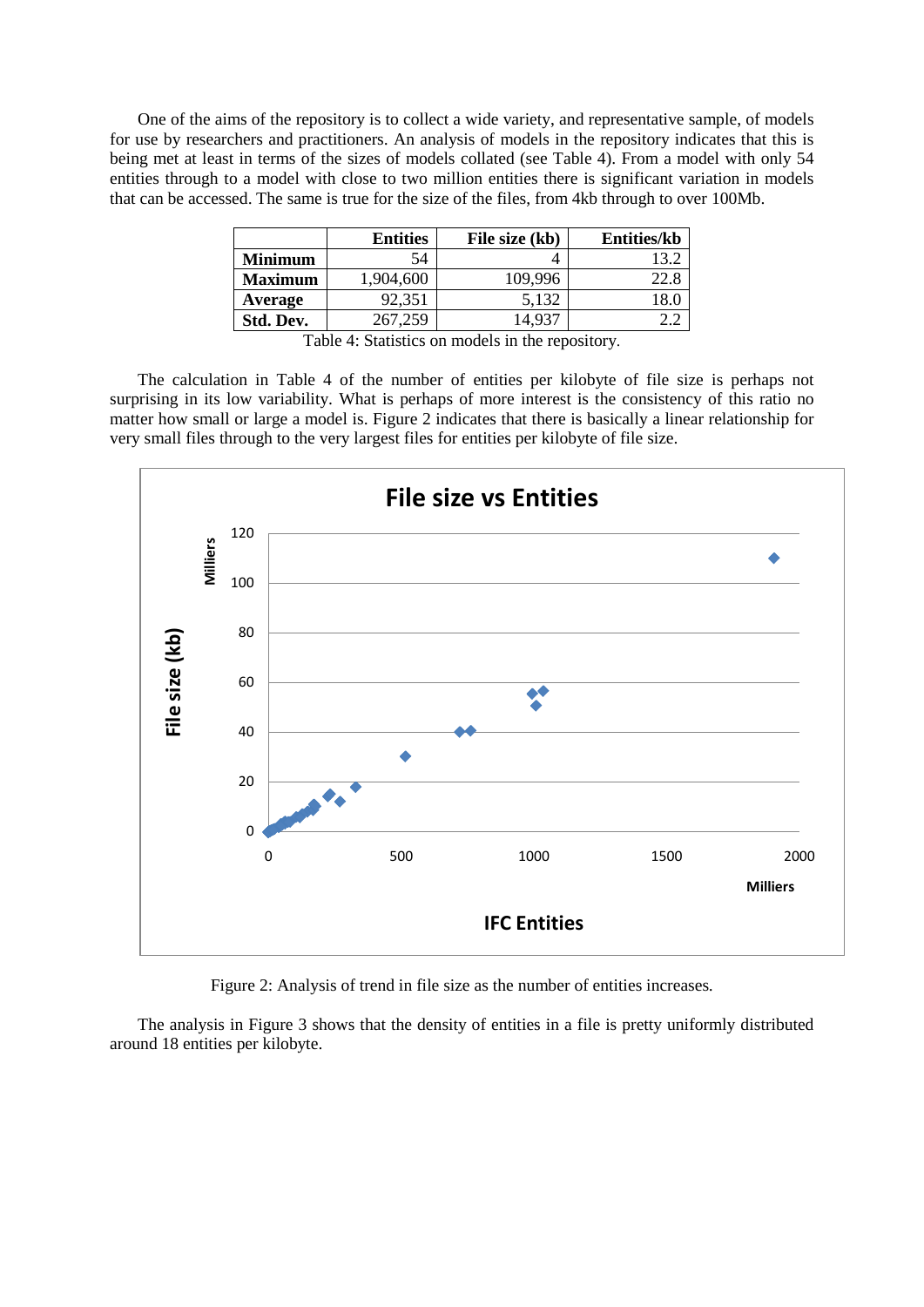

Figure 3: Distribution in density of entities in a file.

Very few of the models in the repository had optimised versions alongside the original files. Automated optimisation of a model is a function that is being built into the repository, to ensure that all models entered have a corresponding optimised version. When tracked over time this will provide an indication of whether the software tools are becoming more efficient at generating their IFC models. For the models which do have an optimised version (all created by the Solibri IFC Optimizer) we can see that there are typically fairly major gains to be found from an optimisation process. The gains found in these optimisations, while not consistent, are significantly more than reported in Pazlar and Turk (2007). Across all the entities in these eight models, even though they represent the output of five different CAD tools, there is approximately a 50% benefit from optimisation techniques on the number of entities which need to be generated and manipulated by a software tool handling an IFC model.

| <b>Model name</b>                            | Original        | Optimised       | <b>Reduction</b> |
|----------------------------------------------|-----------------|-----------------|------------------|
|                                              | <b>Entities</b> | <b>Entities</b> |                  |
| Ettenheim-GIS-05-11-2006.ifc                 | 515,973         | 328,567         | 36%              |
| miniExample20080731 CoordView SweptSolid.ifc | 163             | 117             | 28%              |
| 2010-03-01 Project.ifc                       | 1,007,858       | 269,460         | 73%              |
| Med Dent Clinic Arch.ifc                     | 231,525         | 170,640         | 26%              |
| Med_Dent_Clinic_Combined.ifc                 | 1,904,600       | 1,035,240       | 46%              |
| Med_Dent_Clinic_MEP_Elec.ifc                 | 720,473         | 118,840         | 84%              |
| Med Dent Clinic MEP Mech.ifc                 | 993,676         | 761,667         | 23%              |
| Med Dent Clinic MEP Plumb.ifc                | 17,294          | 16,988          | 2%               |

Table 5: Impact of optimisation on models.

Also of interest as an analysis over the models in the repository is the correctness of the models in relationship to the IFC standard specification. While this functionality is not currently automated, having the repository allowed an analysis of the models with the Solibri Model Checker (Solibri 2011). This identified that, when checked, many models have issues of critical severity (e.g., intersecting spaces or gaps between components) and all had issues of moderate severity (e.g., missing expected components). However, for many of the models, which were developed for testing aspects of IFC handling in preparation for certification, this is not surprising. These models do not represent a complete building, but a range of components of a certain type to be tested by an application's import handler (e.g., a range of doors in a single wall).